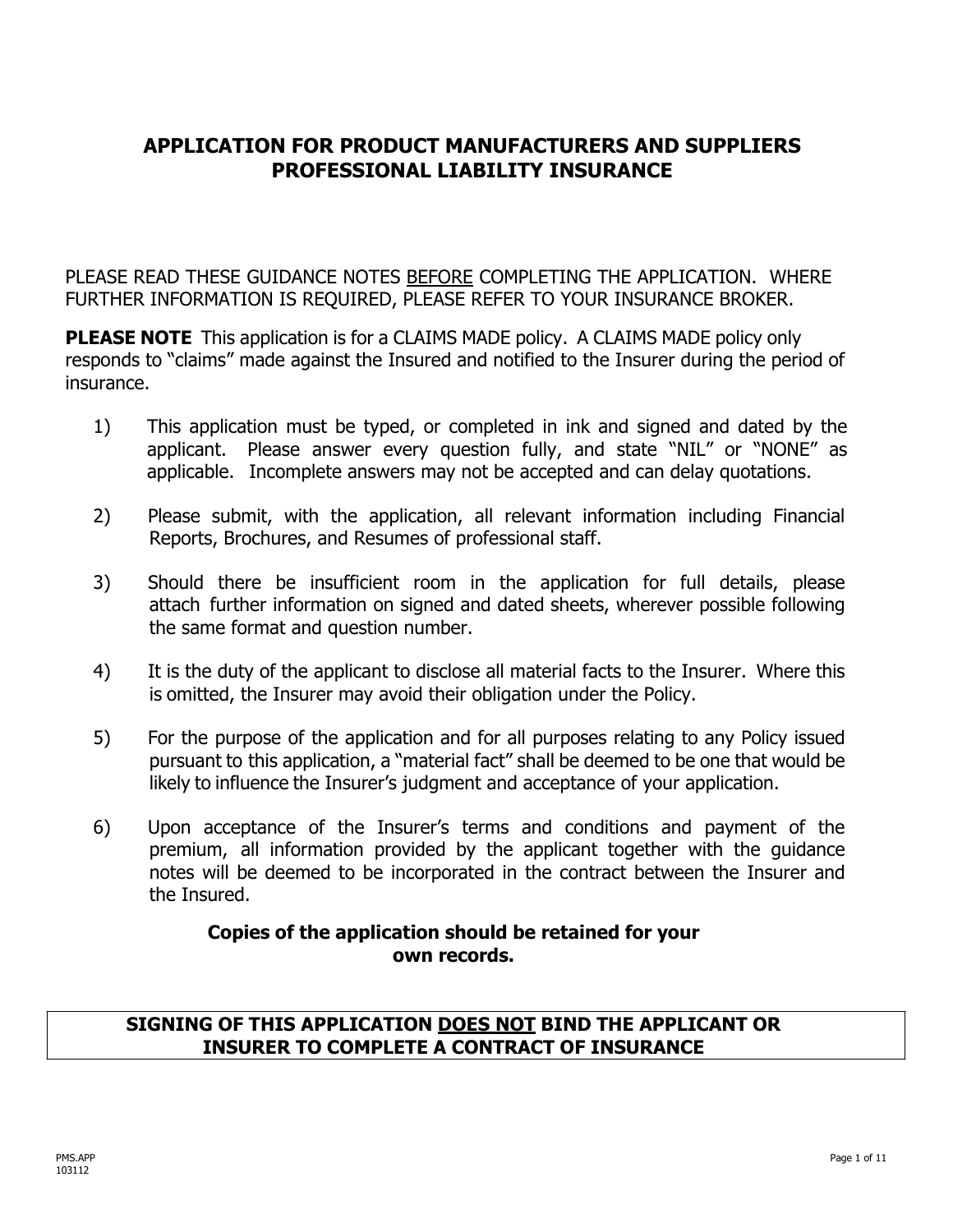

# **MARKEL®** APPLICATION FOR PRODUCT MANUFACTURERS AND SUPPLIERS **PROFESSIONAL LIABILITY INSURANCE**

| 1. |     | Name of Applicant:                                                                                               |                                                         |                                                                              |                       |    |  |  |  |
|----|-----|------------------------------------------------------------------------------------------------------------------|---------------------------------------------------------|------------------------------------------------------------------------------|-----------------------|----|--|--|--|
|    |     | Address (Head Office)                                                                                            |                                                         |                                                                              |                       |    |  |  |  |
|    |     | <b>Branch Office</b>                                                                                             |                                                         |                                                                              |                       |    |  |  |  |
|    |     | Date Established:                                                                                                | Day                                                     | Month                                                                        | Year                  |    |  |  |  |
|    |     | Telephone:                                                                                                       |                                                         | Website:                                                                     |                       |    |  |  |  |
| 2. |     | Names of other parties to be included:                                                                           |                                                         |                                                                              |                       |    |  |  |  |
|    |     | Name                                                                                                             |                                                         | Equity Interest of Main Applicant                                            | Reason for Inclusion* |    |  |  |  |
|    |     |                                                                                                                  |                                                         |                                                                              |                       |    |  |  |  |
|    |     |                                                                                                                  |                                                         |                                                                              |                       |    |  |  |  |
|    |     |                                                                                                                  |                                                         | * e.g. Subsidiary / management control / joint venture partner, etc.         |                       |    |  |  |  |
| 3. | i)  | last 10 years?                                                                                                   |                                                         | Has any change by way of merger, take-over or change of name occurred in the | Yes                   | No |  |  |  |
|    |     | If "Yes", please give full details with relevant dates:                                                          |                                                         |                                                                              |                       |    |  |  |  |
|    |     |                                                                                                                  |                                                         |                                                                              |                       |    |  |  |  |
|    | ii) | Yes<br>Is the Company financially associated with any other firm, other than in reply to<br>question 3.i) above? |                                                         |                                                                              |                       |    |  |  |  |
|    |     |                                                                                                                  | If "Yes", please give full details with relevant dates: |                                                                              |                       |    |  |  |  |
|    |     |                                                                                                                  |                                                         |                                                                              |                       |    |  |  |  |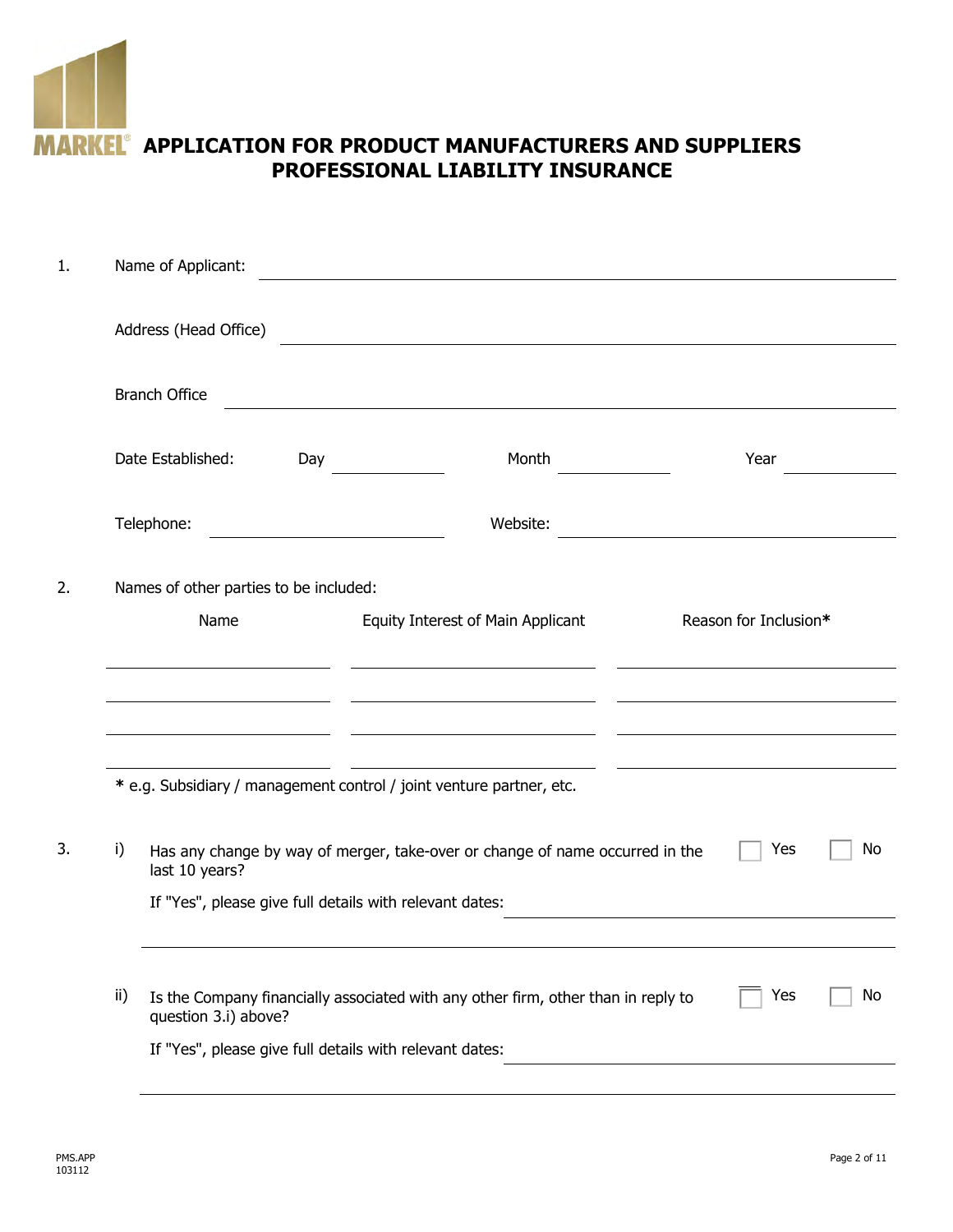|      |                                                | Canada | USA | Other | Total |
|------|------------------------------------------------|--------|-----|-------|-------|
| i)   | total Sales for the last<br>financial year     |        |     |       |       |
| ii)  | total Sales for the<br>current financial year  |        |     |       |       |
| iii) | estimated Sales for the<br>next financial year |        |     |       |       |
| IV)  | financial year end date                        |        |     |       |       |

5. Please provide a description of the company business activities and attach the latest copy of your published financial statements:

6. Please provide a breakdown of the Company's sales for the last financial year as below:

i) Sales where the Company designs, manufactures and supplies the product:

ii) Sales from the sale of products designed and manufactured by others where:

- a) the Company gives advice in connection with the product
- b) the Company does not give advice in connection with the product
- iii) fees from professional consulting advice or services
- iv) other sales

#### **Total**

v) If sales have been declared in question 6.iv), please describe the business activities below: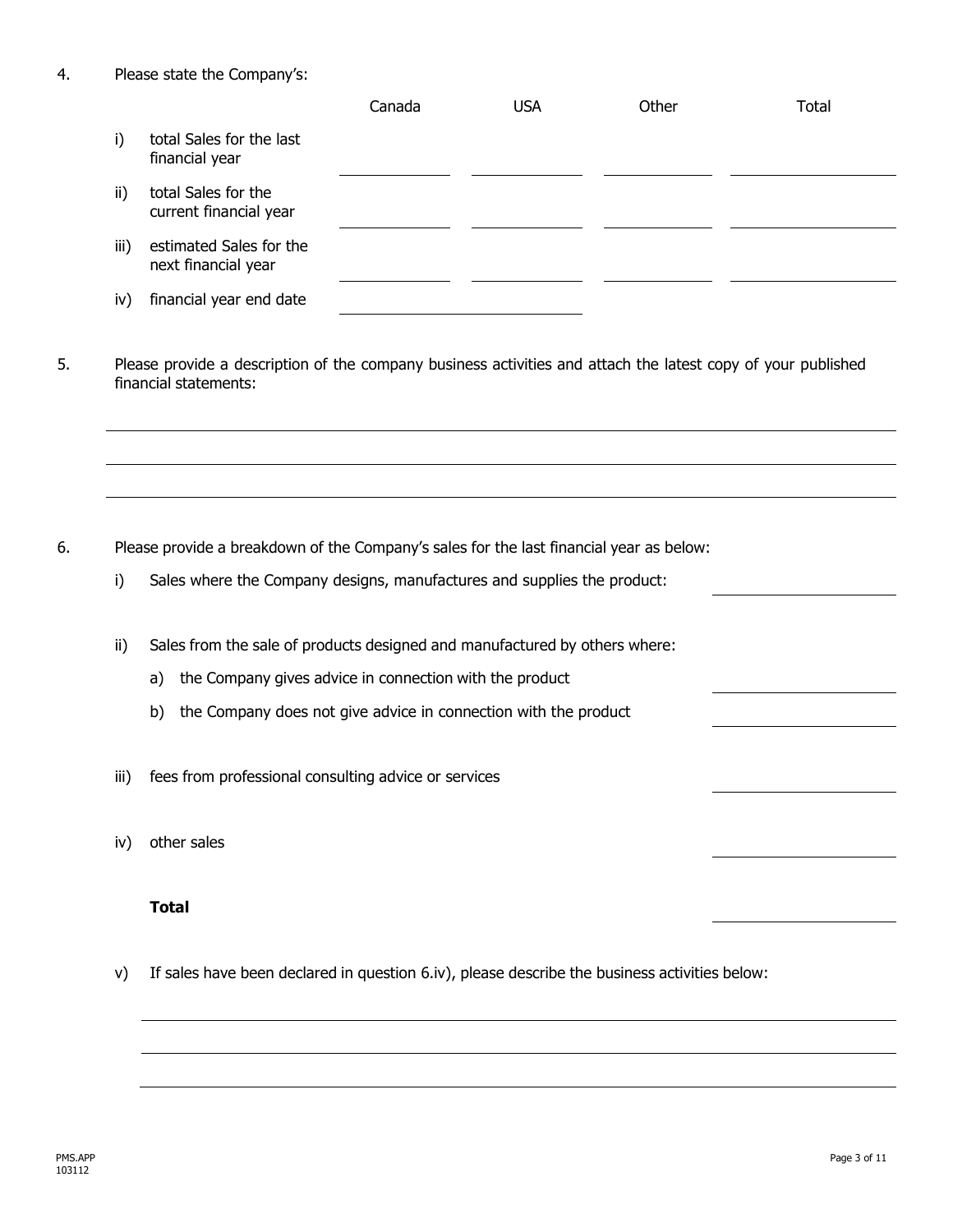7. i) If fees have been declared in question 6.iii), please indicate where professional advice, design or service is provided:

|                 |                                                                                            |                                 | Consulting Fees or Commissions |      |                                                   |  |
|-----------------|--------------------------------------------------------------------------------------------|---------------------------------|--------------------------------|------|---------------------------------------------------|--|
|                 | <b>Professional Service</b>                                                                | No. of Directors<br>& Employees | Last Financial<br>Year         |      | <b>Estimated Current</b><br><b>Financial Year</b> |  |
|                 | Architecture                                                                               |                                 |                                |      |                                                   |  |
|                 | <b>Construction Management</b>                                                             |                                 |                                |      |                                                   |  |
|                 | Computing & I.T.                                                                           |                                 |                                |      |                                                   |  |
|                 | Engineering                                                                                |                                 |                                |      |                                                   |  |
|                 | Insurance                                                                                  |                                 |                                |      |                                                   |  |
|                 | Legal                                                                                      |                                 |                                |      |                                                   |  |
|                 | Medical & Healthcare                                                                       |                                 |                                |      |                                                   |  |
|                 | Project Management                                                                         |                                 |                                |      |                                                   |  |
|                 | Property Agency/Management                                                                 |                                 |                                |      |                                                   |  |
|                 | Surveying                                                                                  |                                 |                                |      |                                                   |  |
|                 | Shipping/Forwarding                                                                        |                                 |                                |      |                                                   |  |
|                 | Other (please specify)                                                                     |                                 |                                |      |                                                   |  |
|                 |                                                                                            |                                 |                                |      |                                                   |  |
|                 |                                                                                            |                                 |                                |      |                                                   |  |
| $\mathsf{ii}$ ) | Professional<br>(Attach Resume)                                                            | University<br>attended          | Degree                         | Year | Prov. Licensed<br>to practice in                  |  |
|                 |                                                                                            |                                 |                                |      |                                                   |  |
| iii)            | Please provide a general description of each of the professional services indicated above: |                                 |                                |      |                                                   |  |
|                 |                                                                                            |                                 |                                |      |                                                   |  |
|                 |                                                                                            |                                 |                                |      |                                                   |  |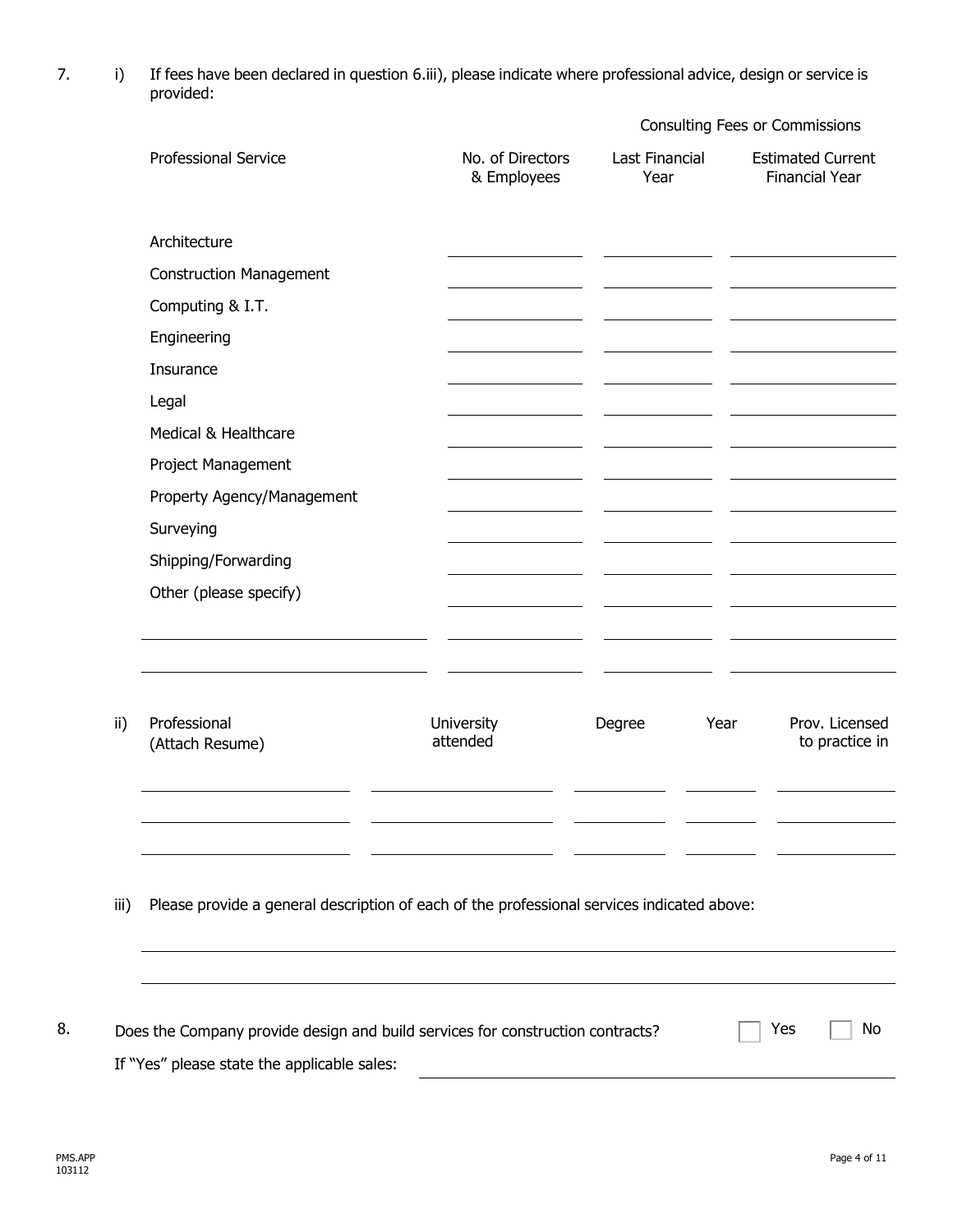| If "Yes" please provide details:<br>Please provide the following information regarding the five largest contracts, relevant to the proposed insurance, in<br>10.<br>recent years:<br>Type of Contract<br>Territory<br>Sales/Fee/Commission<br>i)<br>ii)<br><u> 1980 - Johann Barbara, martxa alemaniar a</u><br>iii) | No |
|----------------------------------------------------------------------------------------------------------------------------------------------------------------------------------------------------------------------------------------------------------------------------------------------------------------------|----|
|                                                                                                                                                                                                                                                                                                                      |    |
|                                                                                                                                                                                                                                                                                                                      |    |
|                                                                                                                                                                                                                                                                                                                      |    |
|                                                                                                                                                                                                                                                                                                                      |    |
|                                                                                                                                                                                                                                                                                                                      |    |
|                                                                                                                                                                                                                                                                                                                      |    |
|                                                                                                                                                                                                                                                                                                                      |    |
|                                                                                                                                                                                                                                                                                                                      |    |
| iv)<br><u> 1989 - Johann Stone, fransk politiker (d. 1989)</u>                                                                                                                                                                                                                                                       |    |
| V)<br><u> 1989 - Johann Barbara, martin a</u>                                                                                                                                                                                                                                                                        |    |
| 11.<br>i)<br>Are full rights of recourse maintained against sub-contractors, consultants and<br>Yes<br>products suppliers?                                                                                                                                                                                           | No |
| If "No" please provide explanation:                                                                                                                                                                                                                                                                                  |    |
|                                                                                                                                                                                                                                                                                                                      |    |
|                                                                                                                                                                                                                                                                                                                      |    |
| ii)<br>Does the Company ensure that all sub-contractors, consultants and product<br>Yes<br>suppliers carry their own Professional Liability insurance?                                                                                                                                                               | No |
| 12.<br>i)<br>Please list the main countries (other than the USA) to which products are exported, and state the<br>approximate sales for each country:                                                                                                                                                                |    |
|                                                                                                                                                                                                                                                                                                                      |    |
| ii)<br>Yes<br>Are products exported to the USA?                                                                                                                                                                                                                                                                      | No |
| If "Yes" please advise the type of products being exported and the applicable sales:                                                                                                                                                                                                                                 |    |
|                                                                                                                                                                                                                                                                                                                      |    |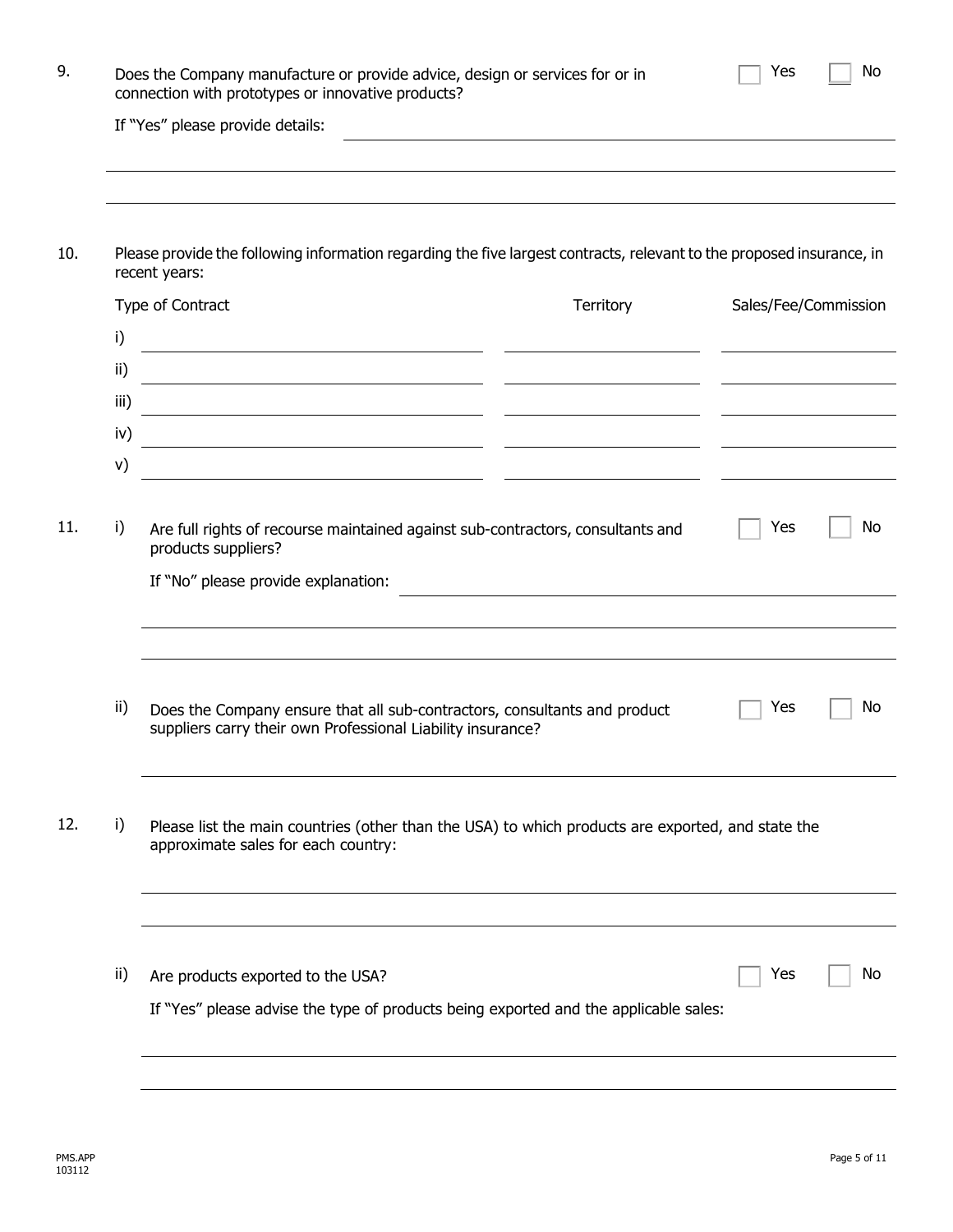| 13. | i)   | Does the Company belong to any Trade Association or Professional Body?<br>If "Yes" please give details:                                      | Yes | No          |  |  |  |  |
|-----|------|----------------------------------------------------------------------------------------------------------------------------------------------|-----|-------------|--|--|--|--|
|     |      |                                                                                                                                              |     |             |  |  |  |  |
|     | ii)  | Has the Company achieved ISO qualification or similar?                                                                                       | Yes | No          |  |  |  |  |
|     |      | If "Yes" please give details:                                                                                                                |     |             |  |  |  |  |
|     |      |                                                                                                                                              |     |             |  |  |  |  |
|     |      |                                                                                                                                              |     |             |  |  |  |  |
| 14. |      | Where the Company designs and manufactures or supplies products, advice, design or consulting services to<br>other companies, do you always: |     |             |  |  |  |  |
|     | i)   | effect a written contract with the customer before the products, advice design or<br>consulting services are provided?                       | Yes | No          |  |  |  |  |
|     | ii)  | obtain legal advice before contracts are signed?                                                                                             | Yes | No          |  |  |  |  |
|     | iii) | exclude liability for consequential loss?                                                                                                    | Yes | No          |  |  |  |  |
|     |      | If "No" to any of the above please provide<br>details:                                                                                       |     |             |  |  |  |  |
|     |      |                                                                                                                                              |     |             |  |  |  |  |
|     |      | <b>PREVIOUS INSURANCE</b><br><b>HISTORY</b>                                                                                                  |     |             |  |  |  |  |
|     |      | PLEASE REFER TO YOUR BROKER IF YOU ARE IN ANY DOUBT AS<br>TO THE INFORMATION REQUIRED IN THIS SECTION                                        |     |             |  |  |  |  |
| 15. |      | Does the Company effect and maintain general and products liability insurance?                                                               | Yes | No          |  |  |  |  |
|     |      | If "Yes" What is your current Policy Limit?                                                                                                  | \$  |             |  |  |  |  |
| 16. |      | Does the Applicant currently carry professional or errors and omissions liability<br>insurance?                                              | Yes | No          |  |  |  |  |
|     | i)   | If "Yes", please indicate the name of the Insurer:                                                                                           |     |             |  |  |  |  |
|     |      |                                                                                                                                              |     |             |  |  |  |  |
|     | ii)  | Please indicate if such coverage was offered on an occurrence<br>Occurrence<br>basis or claims made basis                                    |     | Claims Made |  |  |  |  |

PMS.APP<br>103112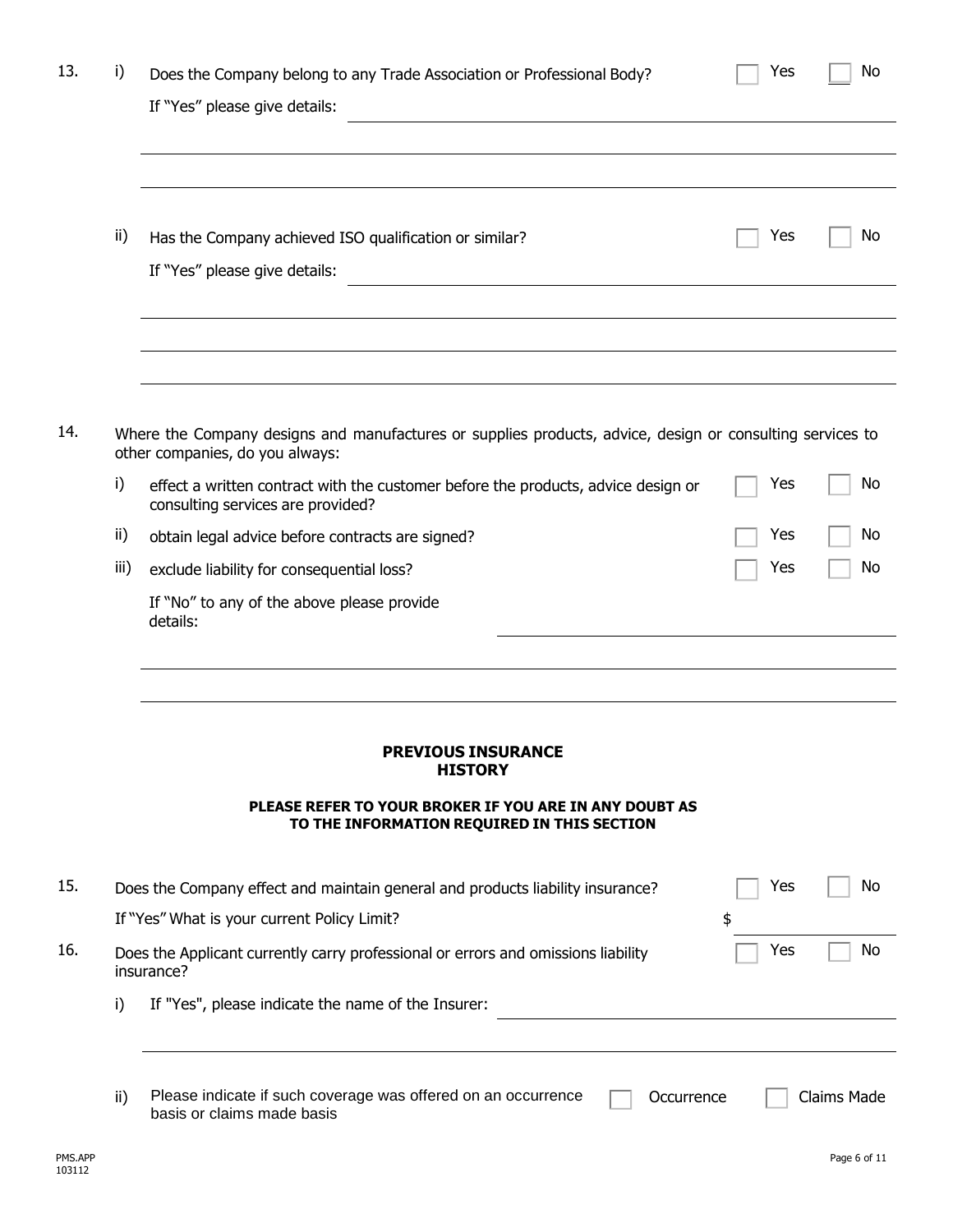|     | iii)     | If current coverage is on a claims made basis, what is the retroactive date?                                                                                                             |     |    |
|-----|----------|------------------------------------------------------------------------------------------------------------------------------------------------------------------------------------------|-----|----|
|     | iv)      | What is your current policy limit?                                                                                                                                                       |     |    |
|     | V)       | What is your current deductible?                                                                                                                                                         |     |    |
|     | vi)      | If you are presently insured, are renewal terms being offered?                                                                                                                           | Yes | No |
|     | vii)     | If "No", please state reason:                                                                                                                                                            |     |    |
|     |          | Has an Insurer ever:                                                                                                                                                                     |     |    |
| 17. | i)       | declined an application or renewal for this insurance?                                                                                                                                   | Yes | No |
|     | ii)      | imposed special terms or increased premiums other than standard market<br>increases?                                                                                                     | Yes | No |
|     | iii)     | cancelled the insurance?                                                                                                                                                                 | Yes | No |
|     | details: | If "Yes" to any of the above please provide                                                                                                                                              |     |    |
|     |          |                                                                                                                                                                                          |     |    |
|     |          |                                                                                                                                                                                          |     |    |
|     |          |                                                                                                                                                                                          |     |    |
|     |          | <b>PREVIOUS CLAIMS HISTORY</b>                                                                                                                                                           |     |    |
|     |          | PLEASE REFER TO YOUR BROKER IF YOU ARE IN ANY DOUBT AS<br>TO THE INFORMATION REQUIRED IN THIS SECTION                                                                                    |     |    |
| 18. | i)       | Has any claim that would have been covered by the proposed insurance ever been<br>made against the Company or any of its directors or employees during the last 10<br>years?             | Yes | No |
|     |          | If "Yes", please provide details including date(s), claimant(s), circumstances and amount(s) involved:                                                                                   |     |    |
|     |          |                                                                                                                                                                                          |     |    |
|     |          |                                                                                                                                                                                          |     |    |
|     | ii)      | Has the Company been involved in any dispute or arbitration concerning<br>professional fees, advice or services to others during the last 10 years?<br>If "Yes", please provide details: | Yes | No |
|     |          |                                                                                                                                                                                          |     |    |
|     |          |                                                                                                                                                                                          |     |    |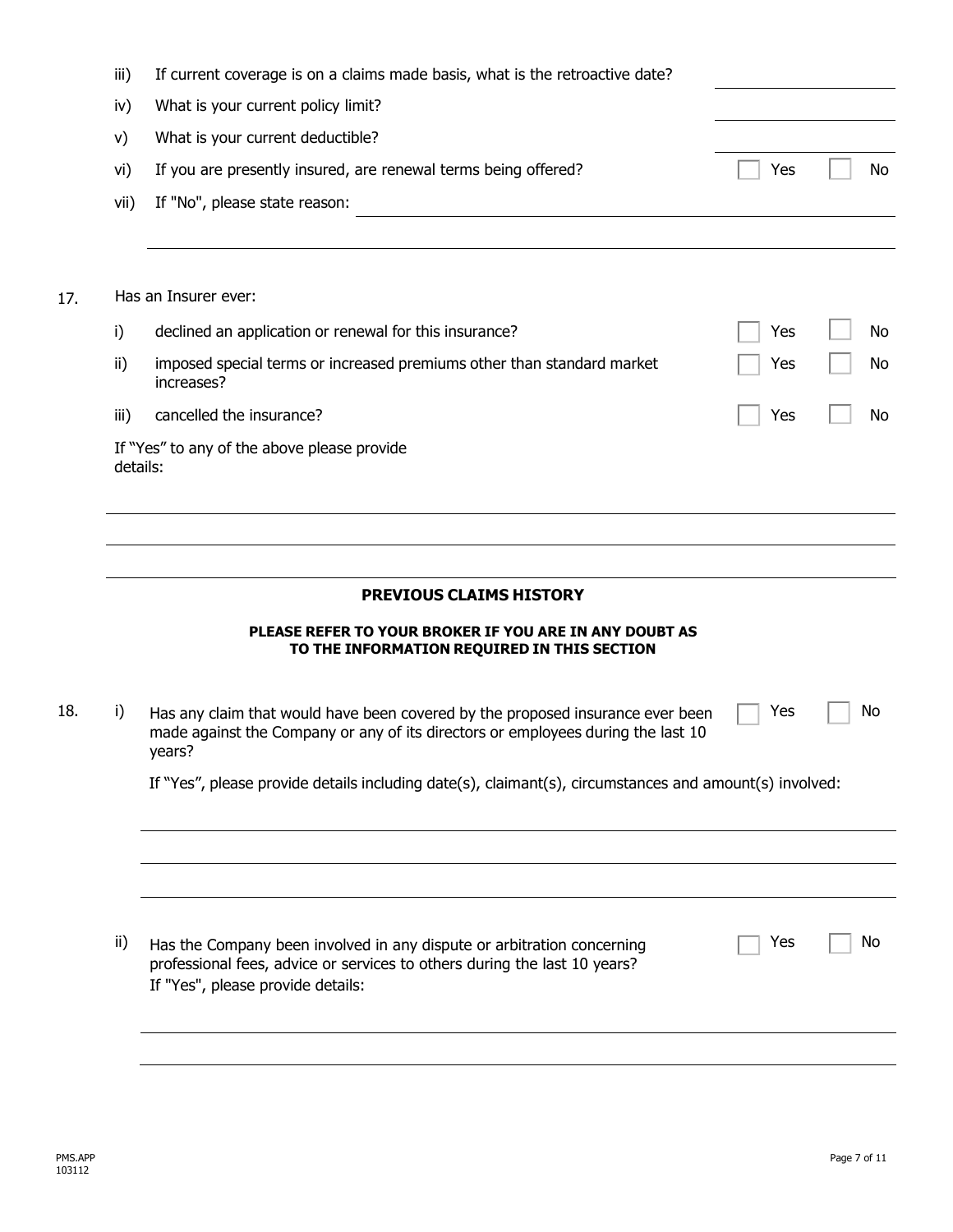| years?              | Do any of the directors or employees, AFTER ENQUIRY, have any grounds for<br>suspecting, or are they aware of any circumstances which might give rise to a claim<br>against the Company or against any of the present or former directors during the last 10 |                     |          | Yes |  |
|---------------------|--------------------------------------------------------------------------------------------------------------------------------------------------------------------------------------------------------------------------------------------------------------|---------------------|----------|-----|--|
|                     | If "YES", please provide details including the potential costs:                                                                                                                                                                                              |                     |          |     |  |
|                     |                                                                                                                                                                                                                                                              |                     |          |     |  |
|                     |                                                                                                                                                                                                                                                              |                     |          |     |  |
|                     |                                                                                                                                                                                                                                                              |                     |          |     |  |
| Insurance required: |                                                                                                                                                                                                                                                              |                     |          |     |  |
| <b>LIMITS:</b>      | \$1,000,000 / 1,000,000                                                                                                                                                                                                                                      | <b>DEDUCTIBLES:</b> | \$5,000  |     |  |
|                     | \$2,000,000 / 2,000,000                                                                                                                                                                                                                                      |                     | \$10,000 |     |  |
|                     | \$3,000,000 / 3,000,000                                                                                                                                                                                                                                      |                     | \$25,000 |     |  |
|                     | \$4,000,000 / 4,000,000                                                                                                                                                                                                                                      |                     | Other    |     |  |
|                     |                                                                                                                                                                                                                                                              |                     |          |     |  |
|                     | \$5,000,000 / 5,000,000                                                                                                                                                                                                                                      |                     |          |     |  |

**PLEASE ENCLOSE:**

- **1) A copy of the latest financial statements**
- **2) A resume outlining the education and experience of qualified professional staff.**

#### **THE UNDERSIGNED HEREBY ACKNOWLEDGES THE TRUTH OF THE STATEMENTS CONTAINED HEREIN.**

I AUTHORIZE YOU TO COLLECT, USE AND DISCLOSE PERSONAL INFORMATION AS PERMITTED BY LAW, IN CONNECTION WITH YOUR COMMERCIAL INSURANCE POLICY OR A RENEWAL, EXTENSION OR VARIATION THEREOF, FOR THE PURPOSES NECESSARY TO ASSESS THE RISK, INVESTIGATE AND SETTLE CLAIMS, AND DETECT AND PREVENT FRAUD, SUCH AS CREDIT INFORMATION, AND CLAIMS HISTORY.

## **For purposes of the Insurance Companies Act (Canada), this document was issued in the course of Lloyd's Underwriters' insurance business in Canada.**

| Date                                               |                                                              |
|----------------------------------------------------|--------------------------------------------------------------|
|                                                    |                                                              |
|                                                    |                                                              |
|                                                    |                                                              |
|                                                    |                                                              |
|                                                    |                                                              |
|                                                    |                                                              |
|                                                    |                                                              |
| Signature of Applicant (authorized representative) | For contact information visit:<br>www.markelinternational.ca |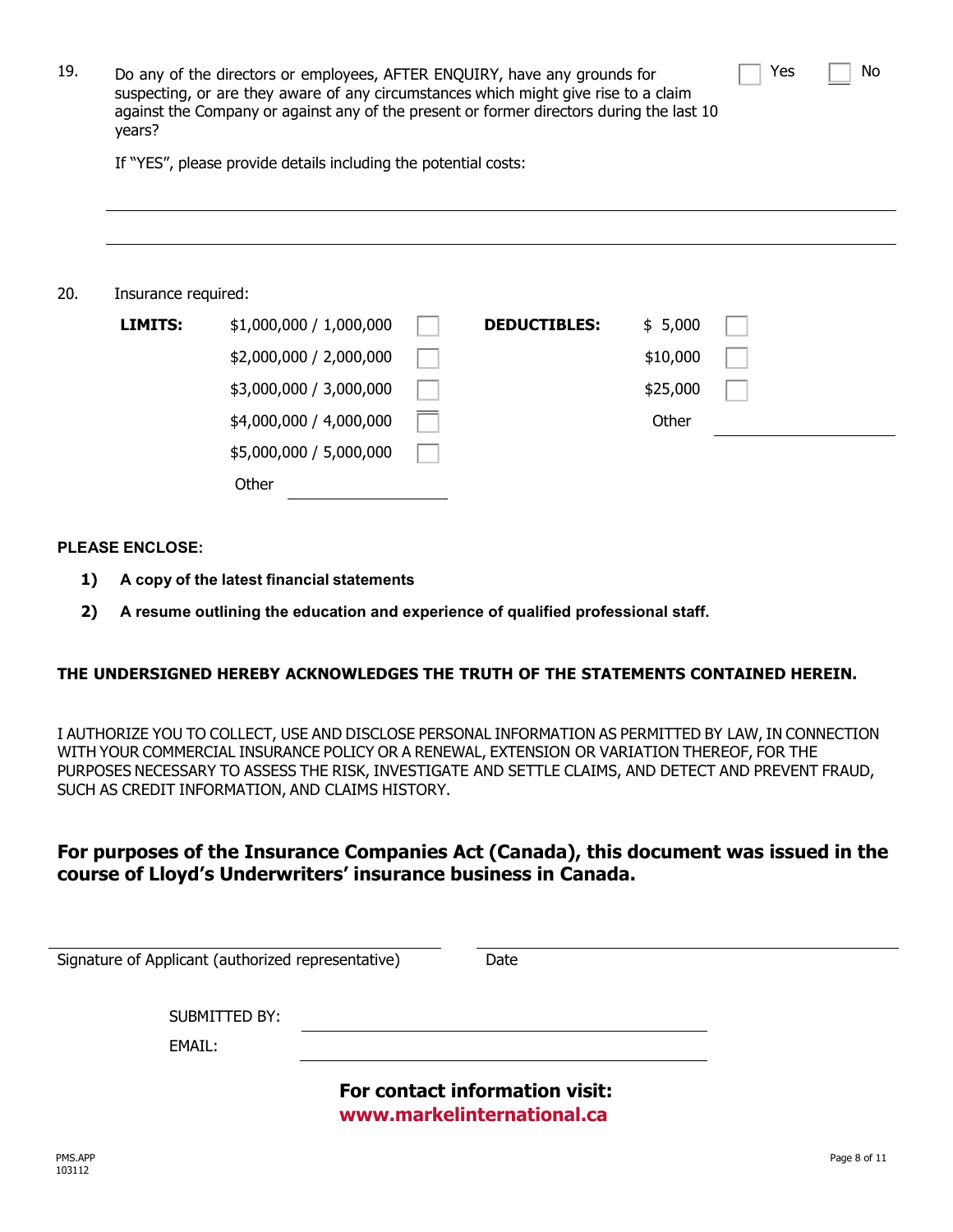#### **ADDENDUM ENVIRONMENTAL LIABILITY QUESTIONNAIRE**

1. Please indicate the approximate percentage of total fees reported in your application for insurance (including those paid to sub-consultants but not projects insured separately) derived from each of the following project types:

|    |                                                                                            |                                                                                  | Past Accounting<br>Year $(% )$ | <b>Current Accounting</b><br>Year (Estimated%) |  |  |
|----|--------------------------------------------------------------------------------------------|----------------------------------------------------------------------------------|--------------------------------|------------------------------------------------|--|--|
| а. |                                                                                            | Studies and Reports (excluding soils investigations or remediation)              |                                |                                                |  |  |
|    | (1)                                                                                        | Environmental impact studies or assessments                                      |                                |                                                |  |  |
|    | (2)                                                                                        | Environmental permit review or approval                                          |                                |                                                |  |  |
|    | (3)                                                                                        | Building Inspections / Audits                                                    |                                |                                                |  |  |
|    | (4)                                                                                        | Environmental Monitoring (describe type of service)                              |                                |                                                |  |  |
|    | (5)                                                                                        | Air Emission Control Services                                                    |                                |                                                |  |  |
| b. |                                                                                            | Waste Disposal                                                                   |                                |                                                |  |  |
|    | (1)                                                                                        | Waste site evaluation or selection                                               |                                |                                                |  |  |
|    | (2)                                                                                        | Design, monitoring or closure of landfills                                       |                                |                                                |  |  |
| c. |                                                                                            | Design or construction services for remedial action of<br>contaminated buildings |                                |                                                |  |  |
| d. | Services related to the evaluation, removal or replacement of<br>underground storage tanks |                                                                                  |                                |                                                |  |  |
| е. | Industrial Process Engineering (Non-Petrochemical)                                         |                                                                                  |                                |                                                |  |  |
| f. | Petrochemical Engineering                                                                  |                                                                                  |                                |                                                |  |  |
| g. | Design of Laboratories                                                                     |                                                                                  |                                |                                                |  |  |
| h. | Soils Investigations                                                                       |                                                                                  |                                |                                                |  |  |
|    | (1)                                                                                        | Underground investigations for possible contamination                            |                                |                                                |  |  |
|    | (2)                                                                                        | Determination of extent of contaminated sites                                    |                                |                                                |  |  |
|    | (3)                                                                                        | Design of remedial action of contaminated sites                                  |                                |                                                |  |  |
|    | (4)                                                                                        | Investigations not related to waste or contamination<br>detection                |                                |                                                |  |  |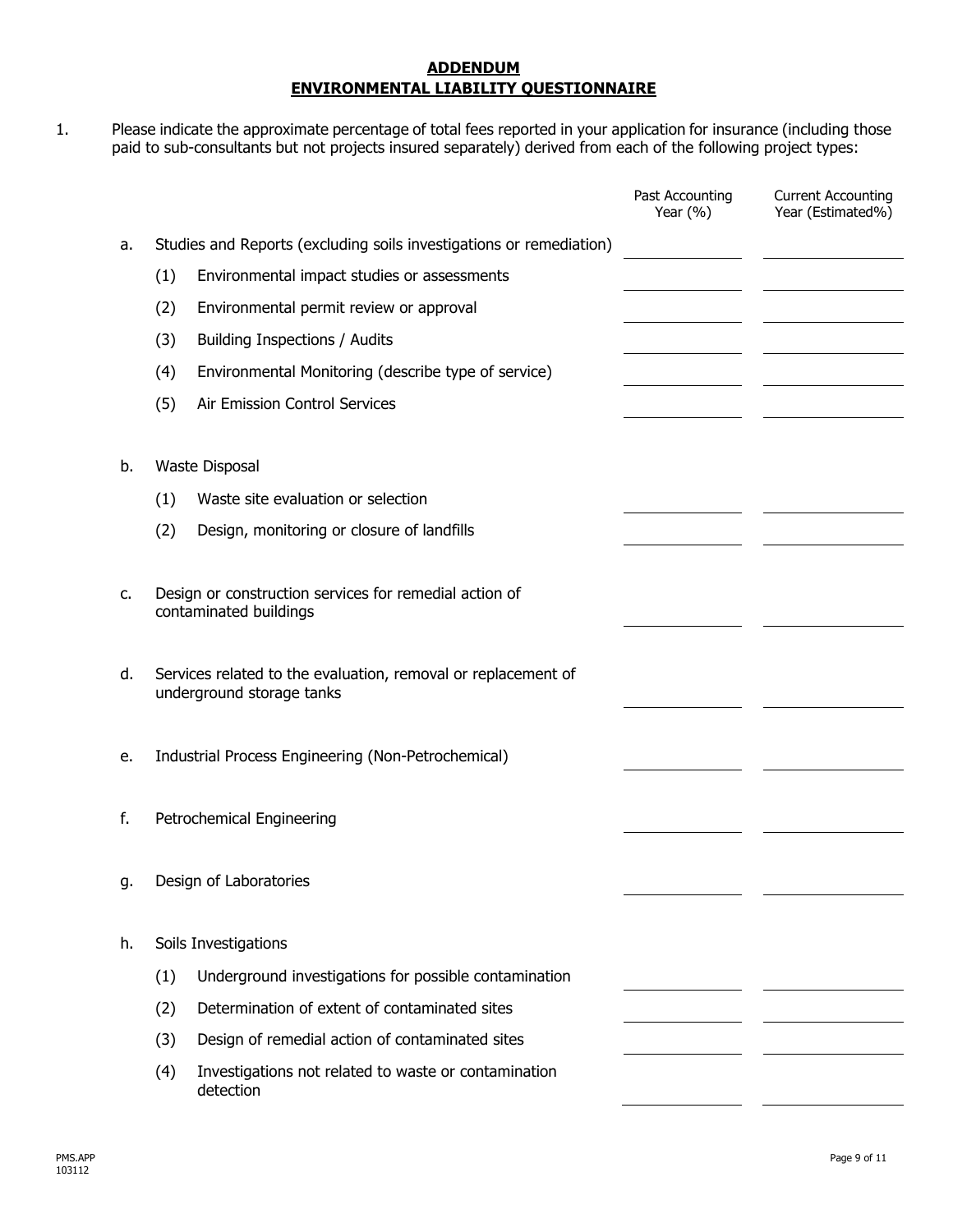- 2. How many years has your firm provided services for the detection, monitoring, handling or disposal of hazardous substances?
- 3. Personnel (indicate the number of staff involved in environmental work)

|    | If "Yes", please explain                                                                                                                                                                                   |  |  |  |  |  |
|----|------------------------------------------------------------------------------------------------------------------------------------------------------------------------------------------------------------|--|--|--|--|--|
|    | Have you accepted, or do you plan to accept responsibility (either directly or as an agent<br>Yes<br>No<br>of the owner) for the actual clean-up, transportation, storage or disposal of a<br>"pollutant"? |  |  |  |  |  |
|    | (Please attach Resume of key personnel if not previously submitted)                                                                                                                                        |  |  |  |  |  |
| h. | <b>Other Personnel</b>                                                                                                                                                                                     |  |  |  |  |  |
| g. | <b>Environmental Engineers</b>                                                                                                                                                                             |  |  |  |  |  |
| f. | Geologists / Hydrologists                                                                                                                                                                                  |  |  |  |  |  |
| e. | Industrial Hygienists or Toxicologists                                                                                                                                                                     |  |  |  |  |  |
| d. | Chemists and Biologists                                                                                                                                                                                    |  |  |  |  |  |
| c. | Geotechnical Engineers                                                                                                                                                                                     |  |  |  |  |  |
| b. | Process Engineers                                                                                                                                                                                          |  |  |  |  |  |
| a. | Architects / Civil Engineers                                                                                                                                                                               |  |  |  |  |  |

- 5. For what percentage of environmental work in the past year have you been able to obtain client agreement for:
	- a. Complete indemnification
	- b. Partial indemnification
	- c. Limitation of liability (please attach sample)